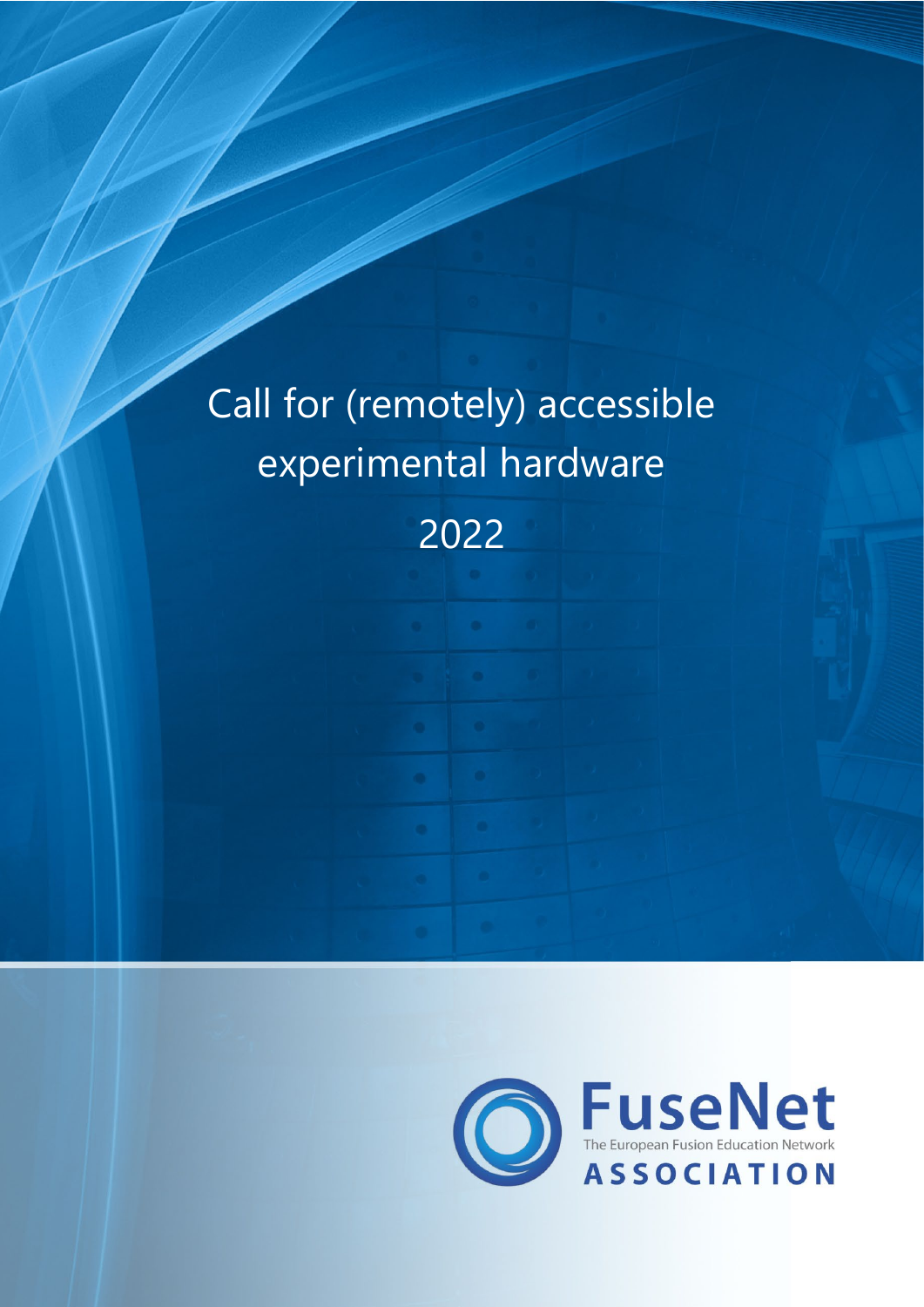# **1. Introduction**

FuseNet is an independent legal entity that was founded in December 2010 to provide a platform for the coordination of European fusion education activities, the initiation, development and implementation of new EU-wide actions, and the exchange and dissemination of fusion education information. The association is open to all European organisations that are active in the field of fusion education and research.

As part of its activities, FuseNet supports the accessibility of experimental hardware for educational purposes. In the past successful applicants have used this funding to increase accessibility of existing fusion-related experiments and develop novel hands-on experiments. Such examples can be found in the **[FuseNet Educational Materials browser](https://fusenet.eu/education/material)** under Experiments.

In 2022, FuseNet is launching a new call for (remotely) accessible experimental hardware. This call is aimed at applicants that want to build a new experiment, upgrade or relocate existing experiments and at applicants who want to make their experiment remotely accessible and operable through the internet.

# **2. Eligibility**

Eligibility is subject to the following criteria.

- 1. The applicant must be a FuseNet member.
- 2. The application must have as object to
	- a. introduce a new experiment;
	- b. upgrade an existing experiment;
	- c. render an existing experiment remotely accessible and operable;
	- d. relocating an existing experiment from industry or research institutes to a university.
- 3. The experiment covered in the application must be fusion-relevant and have added value for the fusion education ecosystem, e.g. by introducing novel concepts, by enabling access for students that were previously unable to get hands-on experience, etc.
- 4. The experiment covered in the application must be easily and broadly accessible to fusion students in Europe.
- 5. The experiment covered in the application must be of high quality.

#### **3. Type of support**

Depending on the scope of the project, FuseNet expects applications for financial support in the range of €1000 to €15,000. This support must be compliant with EUROfusion rules which means that only actual costs of manpower, goods and services, shipment and hardware depreciation can be reimbursed.